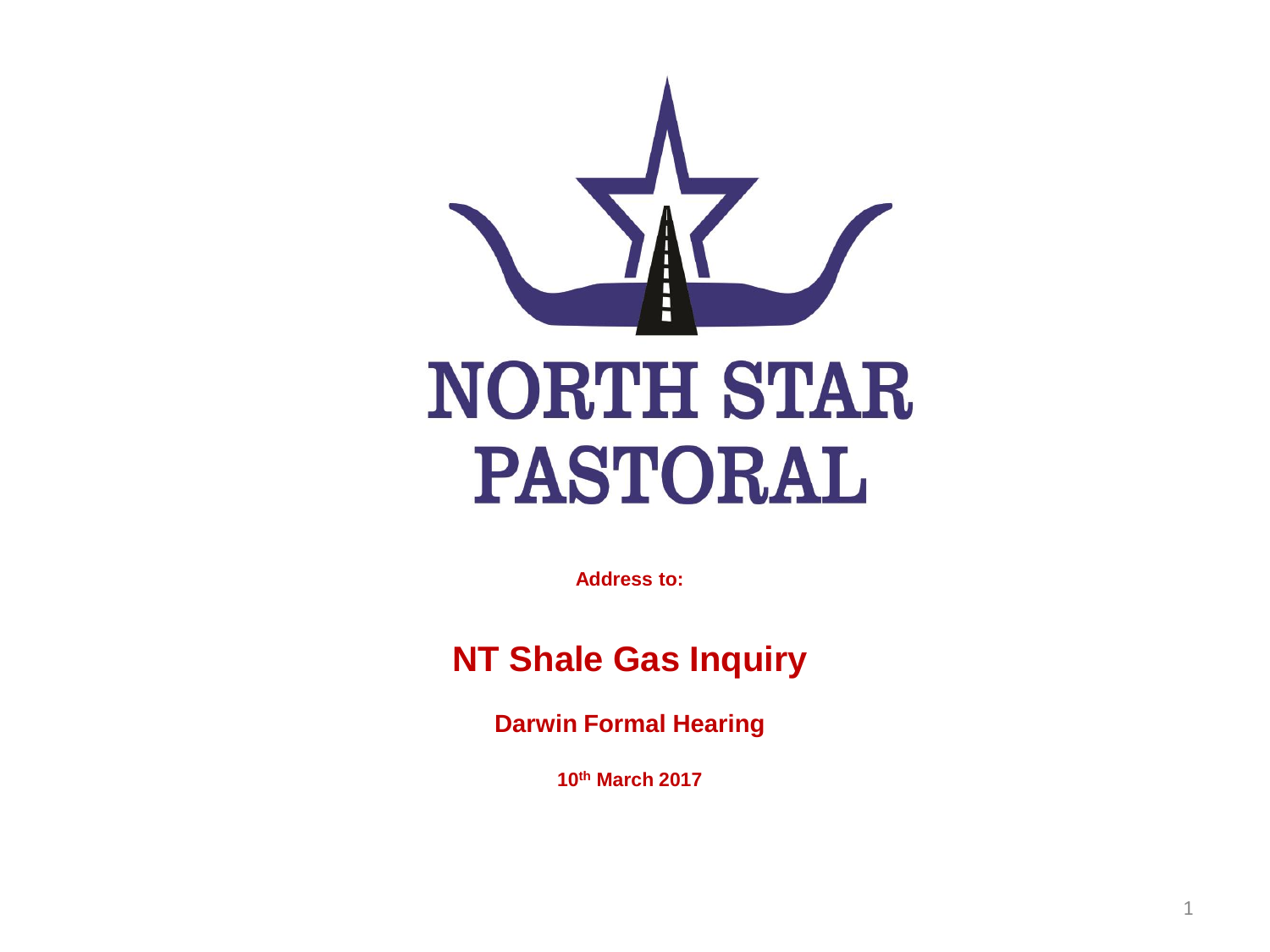## North Star Pastoral

- Holds ~ 2 million acres across NT
- Limbunya Station (Victoria River District)
- Hodgson River Station, Maryfield Station (Mataranka)
- Wubalawun Station (Mataranka)
- $\cdot$  ~ 10,000 live cattle exported per yr
- ~ 6,000 head sold domestically per yr
- 80,000 head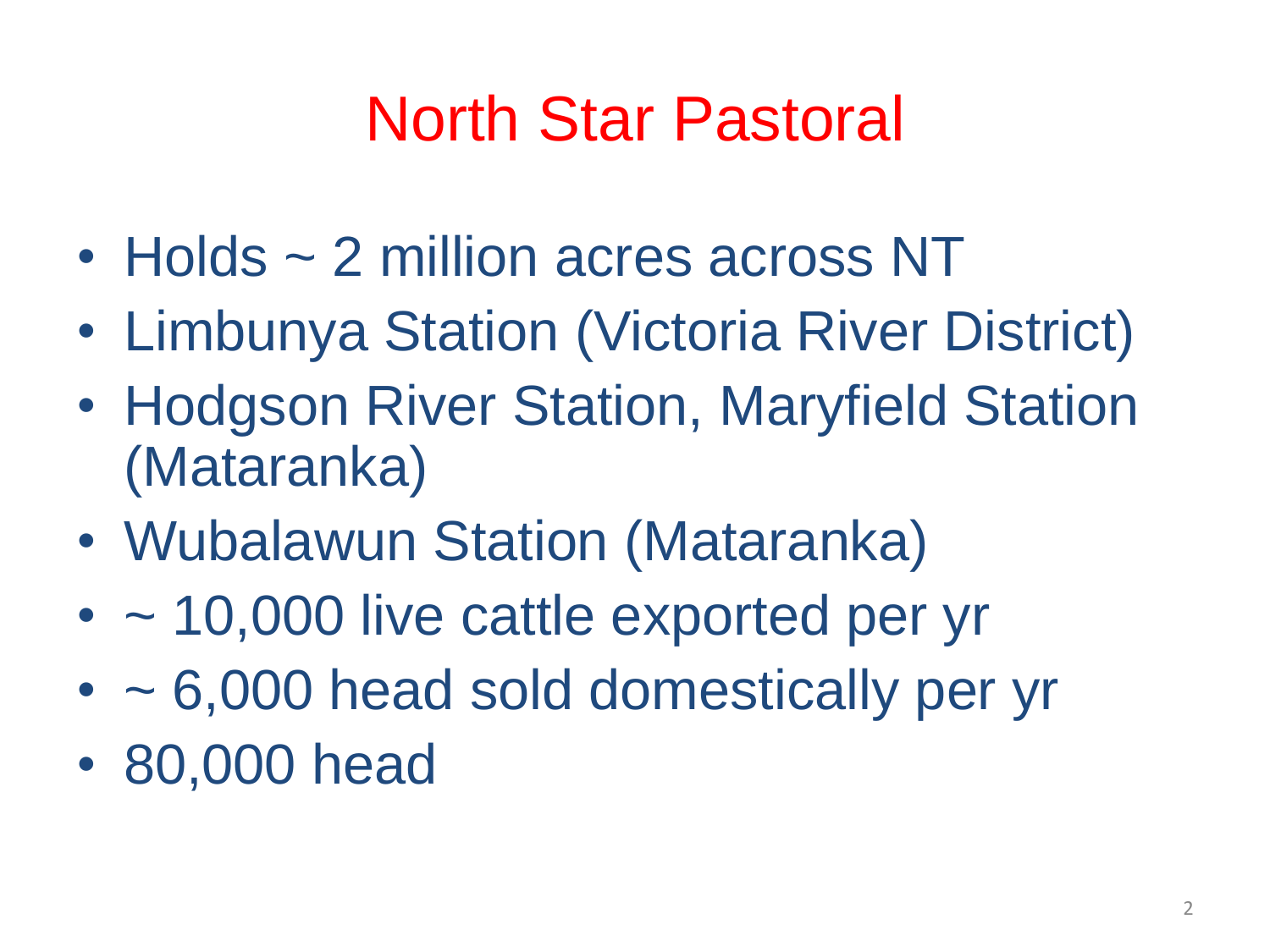#### Gas Companies & Govt V Pastoralists

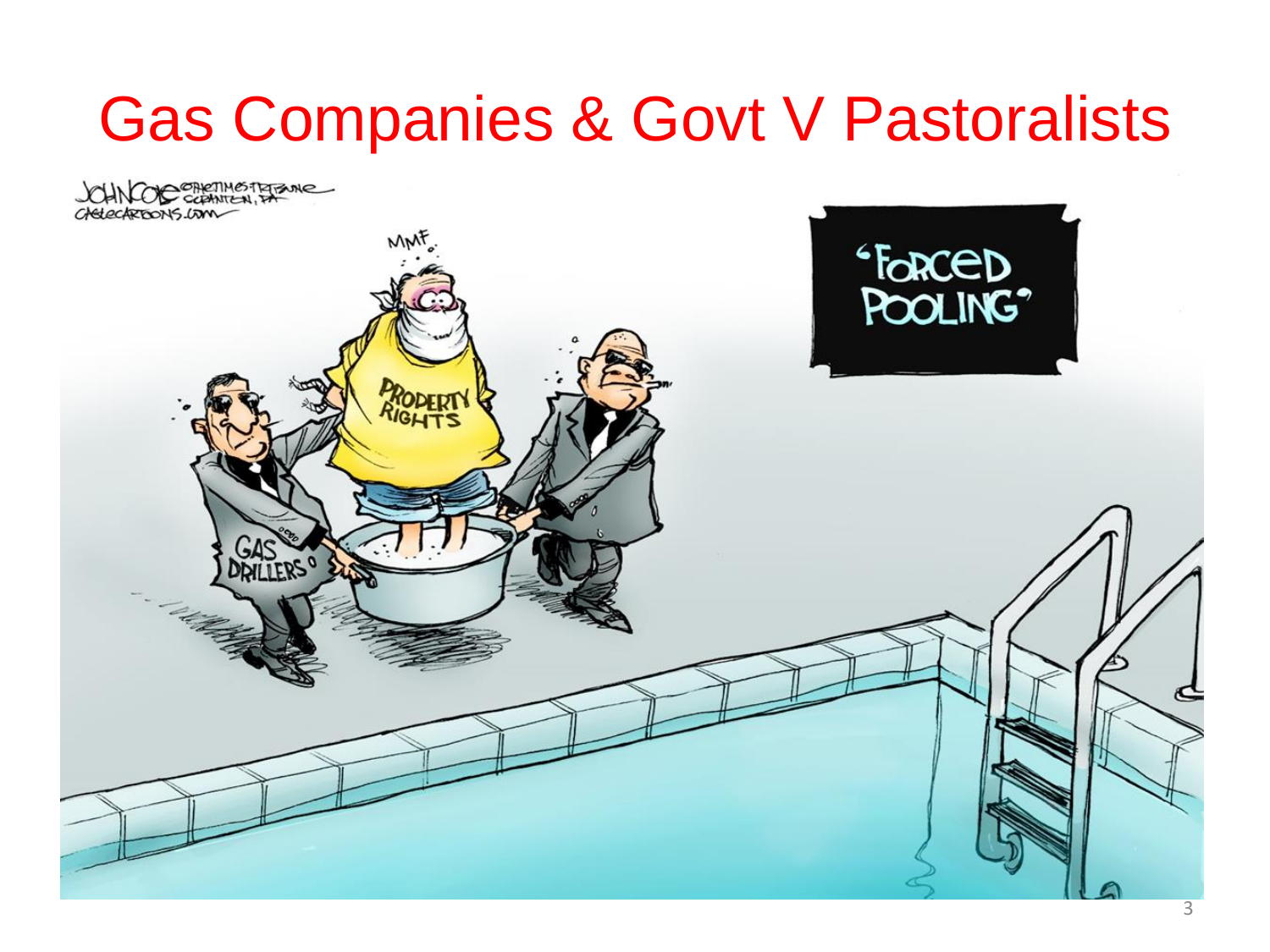#### **Contents**

- 1. Pastoralists & gas companies: Why & how the 'playing field' should be levelled
- 2. Social sciences: Why & how community engagement should be improved in project assessment
- 3. Natural science issues
- 4. Env Impact Assess process reform
- 5. Project approvals & compliance mgt reform
- 6. Q&A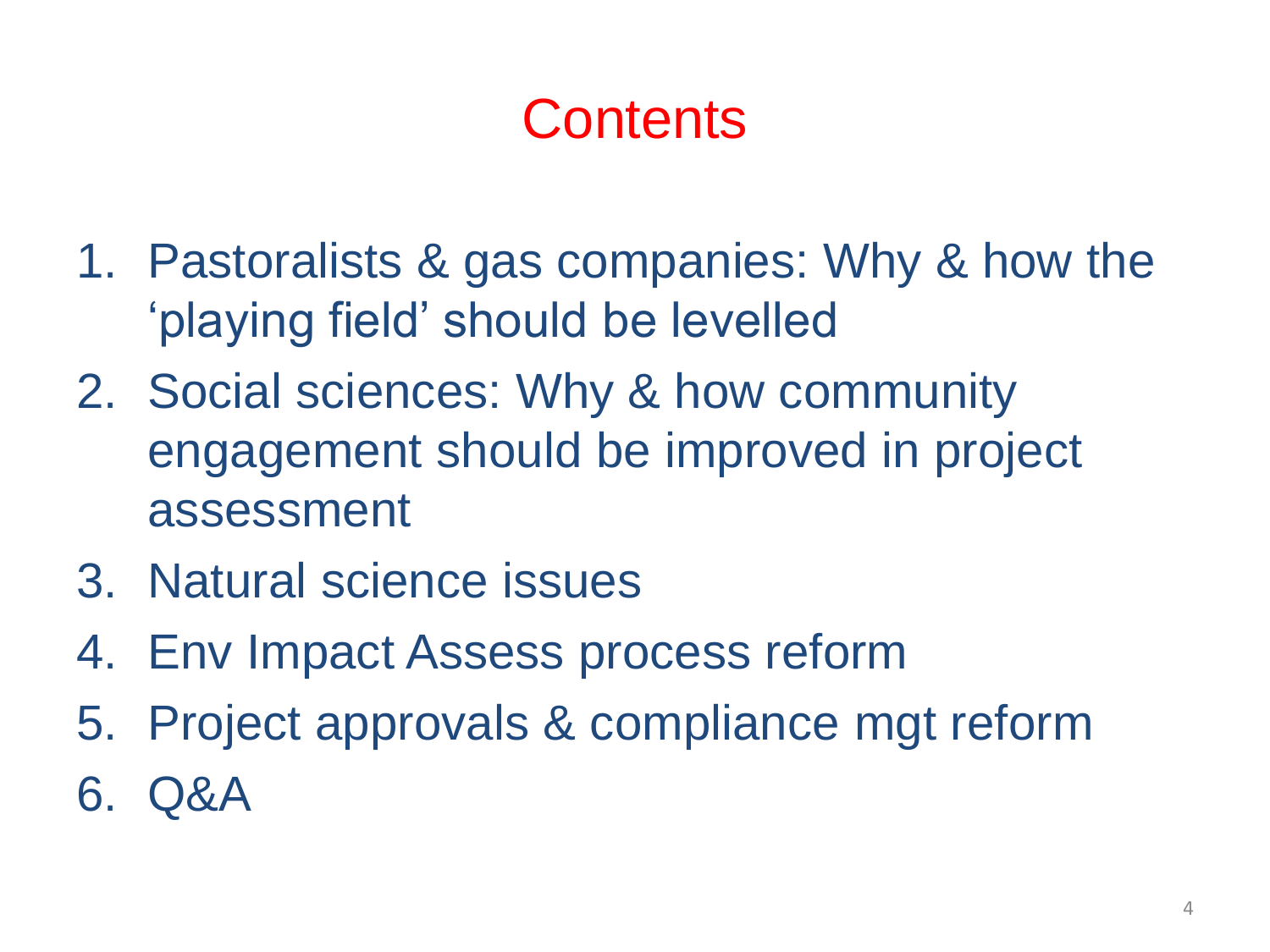# Level the Playing Field

- **Power imbalance: root cause angst**  $\triangleright$  Time; **Extechnical knowledge;**  $\blacktriangleright$  economic capacity; and political influence.
- **Pastoralists must have right to say 'no' to gas operations on their land**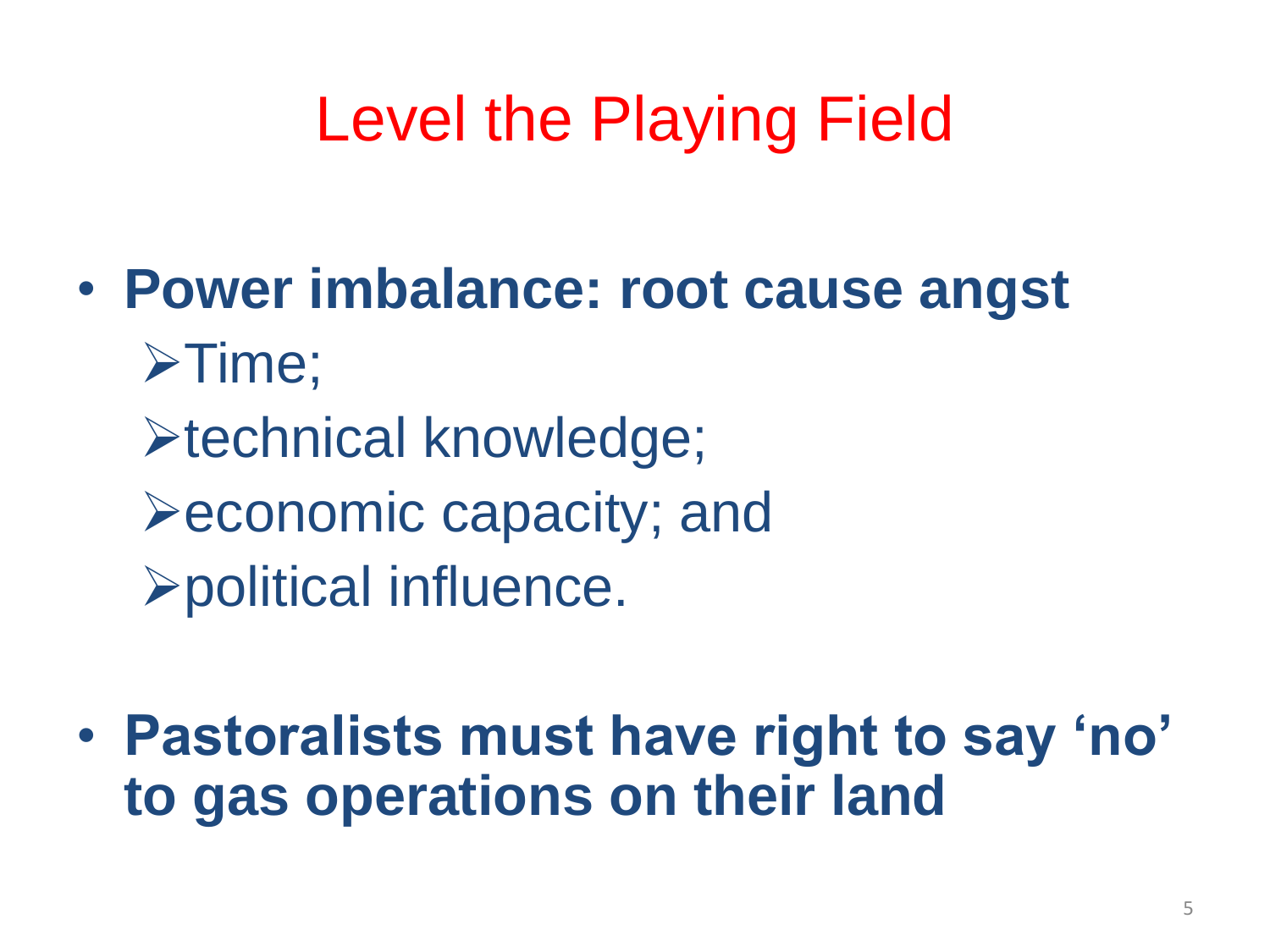#### Evidence: Power Imbalance

#### **1. Productivity Commission 2013,** *Mineral and Energy Resource Exploration***, Inquiry Report No. 65, Canberra. Pages 18, 133:**

Land access: rural land holders disadvantaged due to:

- **limited experience** in undertaking such negotiations compared to explorers, who may have negotiated hundreds of such agreements;
- the **asymmetry of information** regarding the potential impact of the exploration activity;
- and an **imbalance of power,** as in most cases, rural land holders are legally required to allow explorers to access their land.

#### **2. Human Rights Commissioner Tim Wilson, Castan Centre for Human Rights law conference, Monash University, 23 July 2015**:

- Aust governments must **give farmers more rights** when energy companies are negotiating access to potential gas reserves on their property.
- Cause: *"But the issue is not the miner. The miner is only doing what the law allows them to do. The issue is the law and whether it properly respects the surface property rights of the farmer. Only government can legally facilitate this violation and absent the necessary respect for rights."*
- Because of the laws as written, access to a farmer's property *"is not done on the basis of consent or respect for the farmer. And that's when you get conflict and I would argue, a human rights violation".*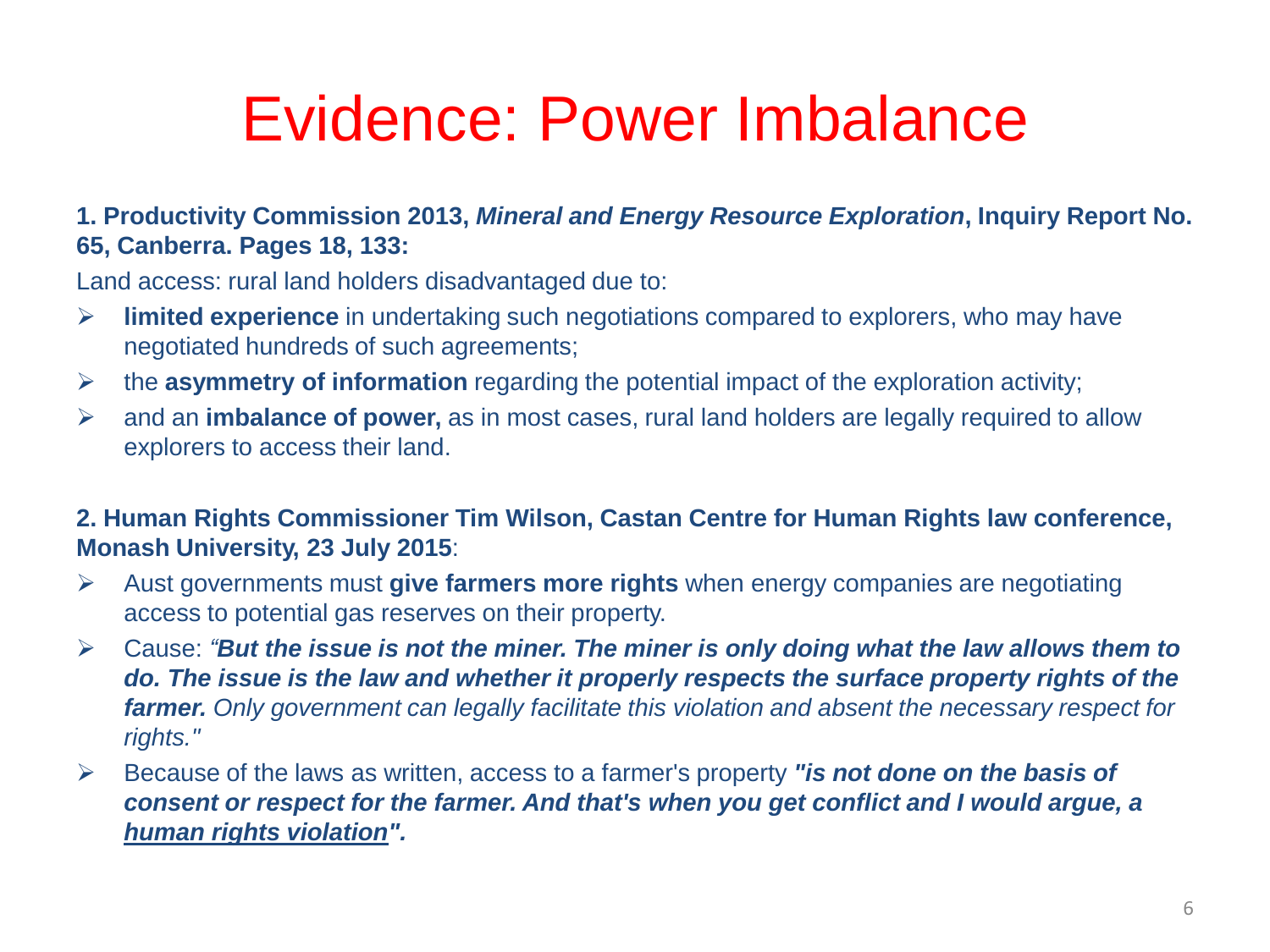# Potential Gas Co Impositions on Pastoralist's Land

- Clearing of land (seismic)
- Alterations to ag program
- **Biosecurity risks**
- Tracks & roads
- Production wells
- Exploration wells
- Gas pipelines
- Clean water pipelines
- Dirty water pipelines
- Powerlines
- Clean water dams
- Dirty water dams
- Reverse osmosis plants
- Gas compressor stations
- Brine encapsulation facilities
- Work offices
- Fuel burning (flares) equipment
- Weeds
- Unauthorised entry
- More access points increased cattle theft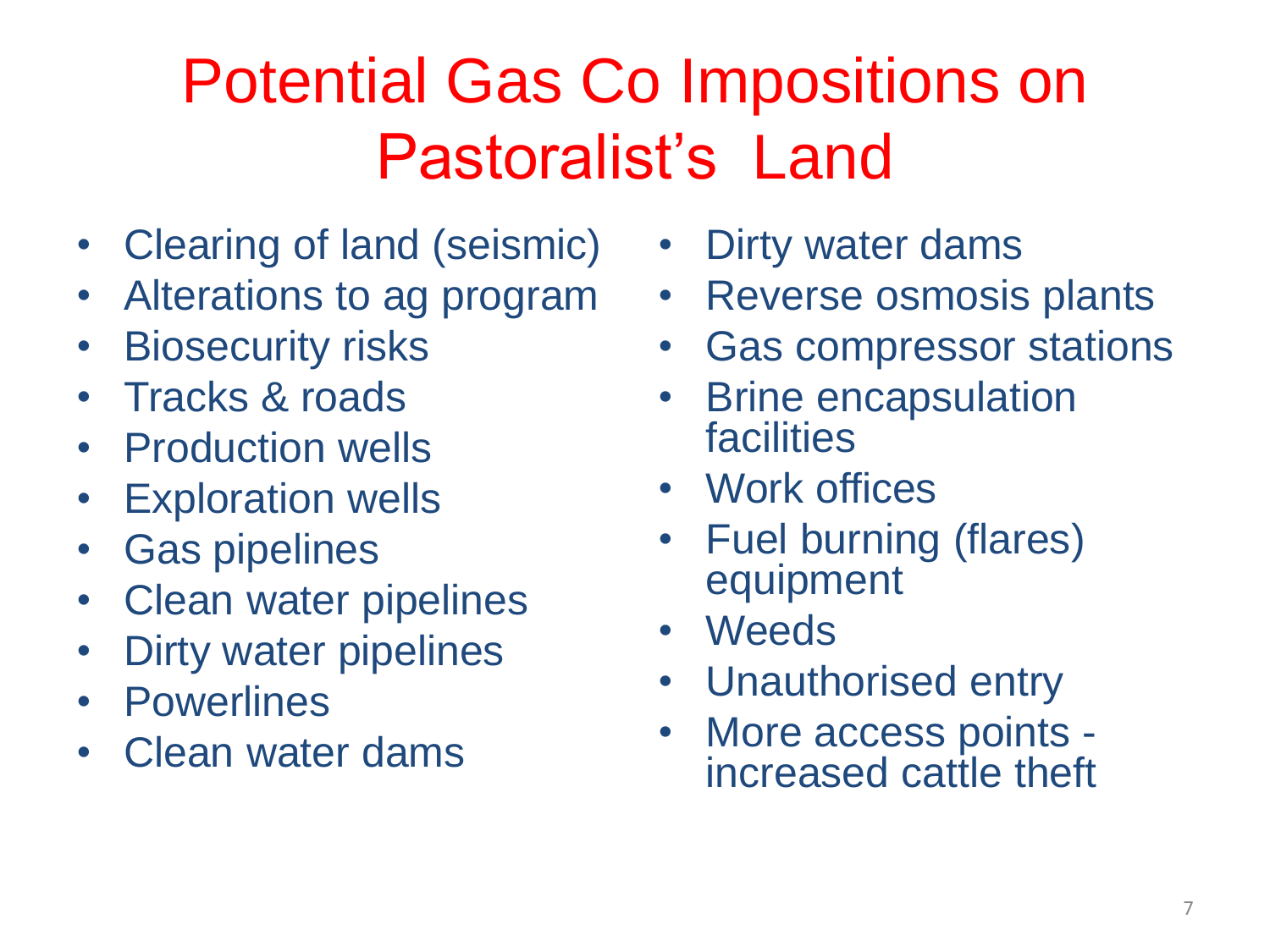Pastoralist's own activities requiring prior approval of Gas Co can include

- Construction of buildings, yards, dams, table drains, irrigation ditches, troughs or tanks
- Driving vehicles exceeding 10t over gas pipeline
- Constructing new track over gas pipeline
- Installing pipeline over gas pipeline
- Farming/deep ripping/grading over pipeline to depth > 200mm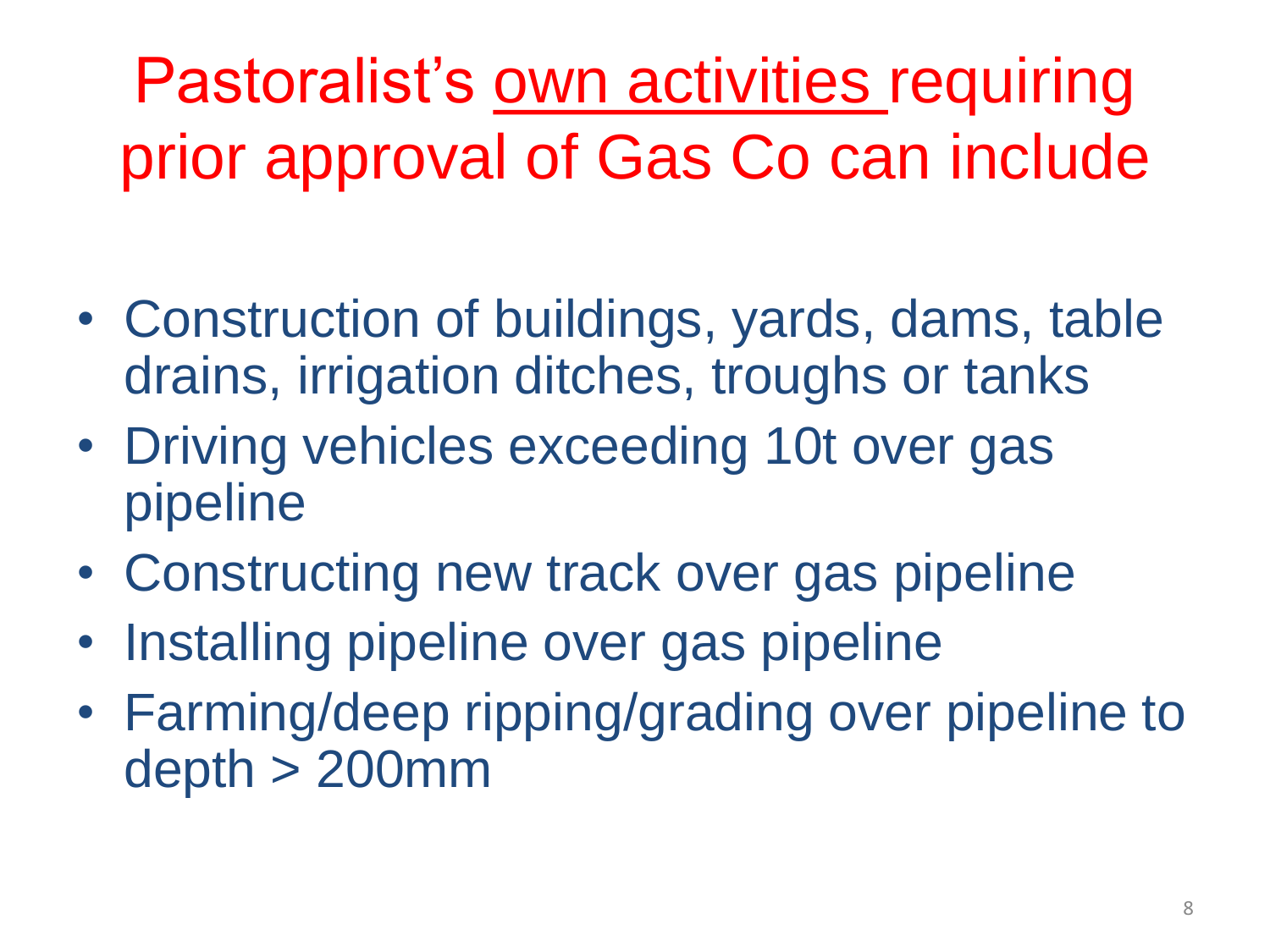#### Solutions: Power Imbalance

- **Agreed Principles of Land Access**
- Agreement on land access for CSG operations in NSW signed on 28 March 2014.
- **Signed by Santos and AGL, and landholder reps NSW Farmers, Cotton Australia and the NSW Irrigators Council.**
- All parties agreed to the following principles:
	- $\triangleright$  Landholders allowed to freely express views on type of drilling operations that should or should not take place on their land. **Any landholder at liberty to say "yes" or "no" to the conduct of gas operations on their land.**
	- $\triangleright$  Santos & AGL will respect the landholder's wishes & not enter onto a landholder's property to conduct drilling operations where that landholder has clearly expressed the view that operations on their property would be unwelcome.
	- $\triangleright$  The parties will uphold the landholder's decision to allow access for drilling operations and not support attempts by third party groups to interfere with any agreed operations.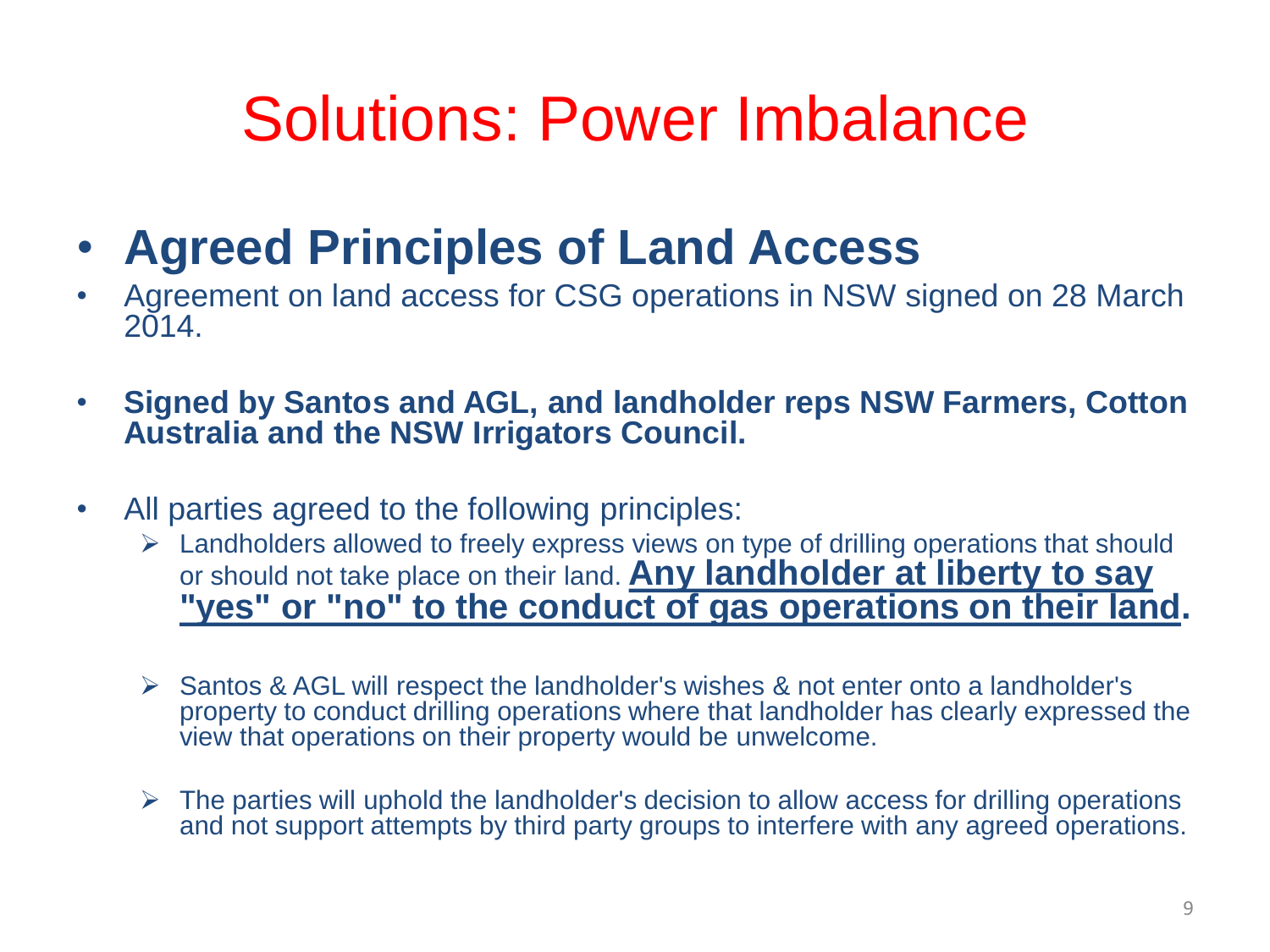#### Solutions: Power Imbalance

- Gas Co to pay all pastoralist's costs including his/her **time, technical & legal support**
- Gas Co to pay all dispute resolution costs
- Robust compensation terms & conditions that protect pastoralists
- Comprehensive & transparent:
	- '**make good' provisions** including biosecurity, water & land risks
	- more protective 'compensable loss' definition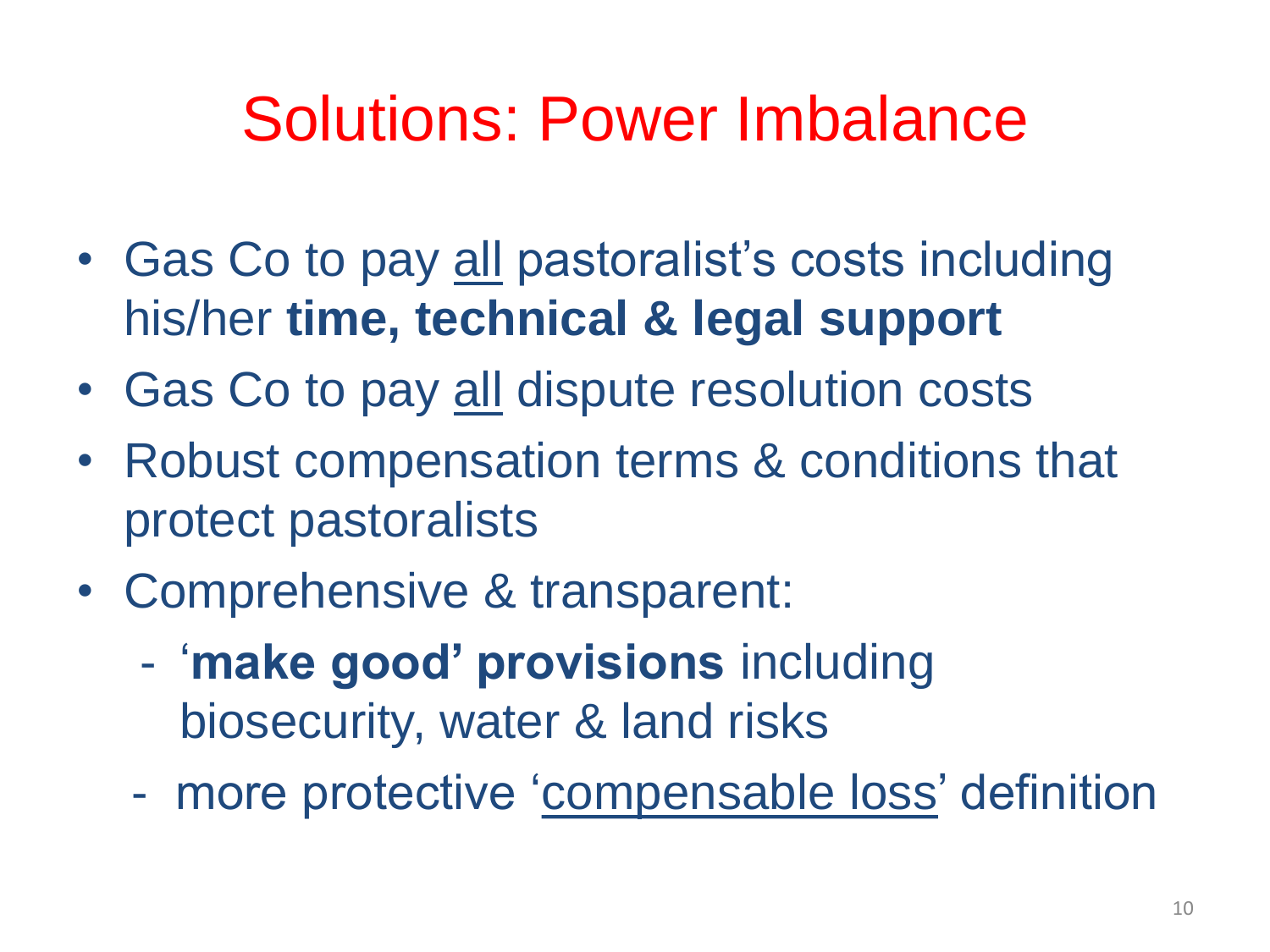# Two key elements: Gas project application

- **1. Natural/Engineering Science Aspects** 
	- $\triangleright$  Eg hydrogeology, well construction
	- Quantitative assessment
	- *But it is not just about the natural sciences*
- **2. Human/cultural Aspects (= social sciences)**
	- **≻ The values & aspirations of communities must** override the natural science
	- ▶ Based on values: trust, respect, openness, transparency & accountability
	- **THE MOST IMPORTANT OF THE TWO ASPECTS BECAUSE IT IMPACTS ON PEOPLE, YET POORLY DONE**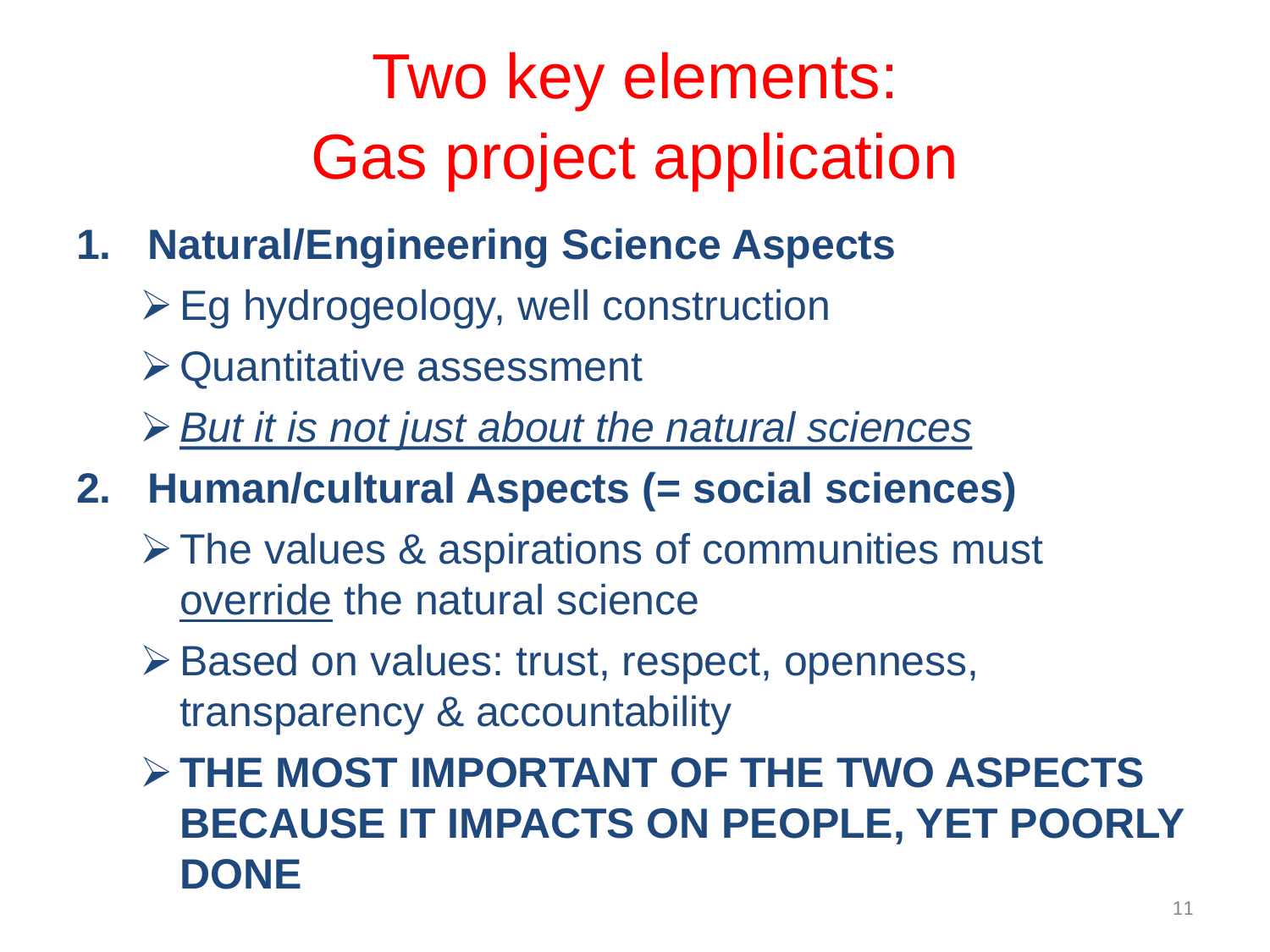#### Stakeholder Engagement Levels



Figure 2. Eight rungs on the ladder of citizen participation

*Sherry Arnstein, "A Ladder of Citizen Participation," JAIP, Vol. 35, No. 4, July 1969, pp. 216-224*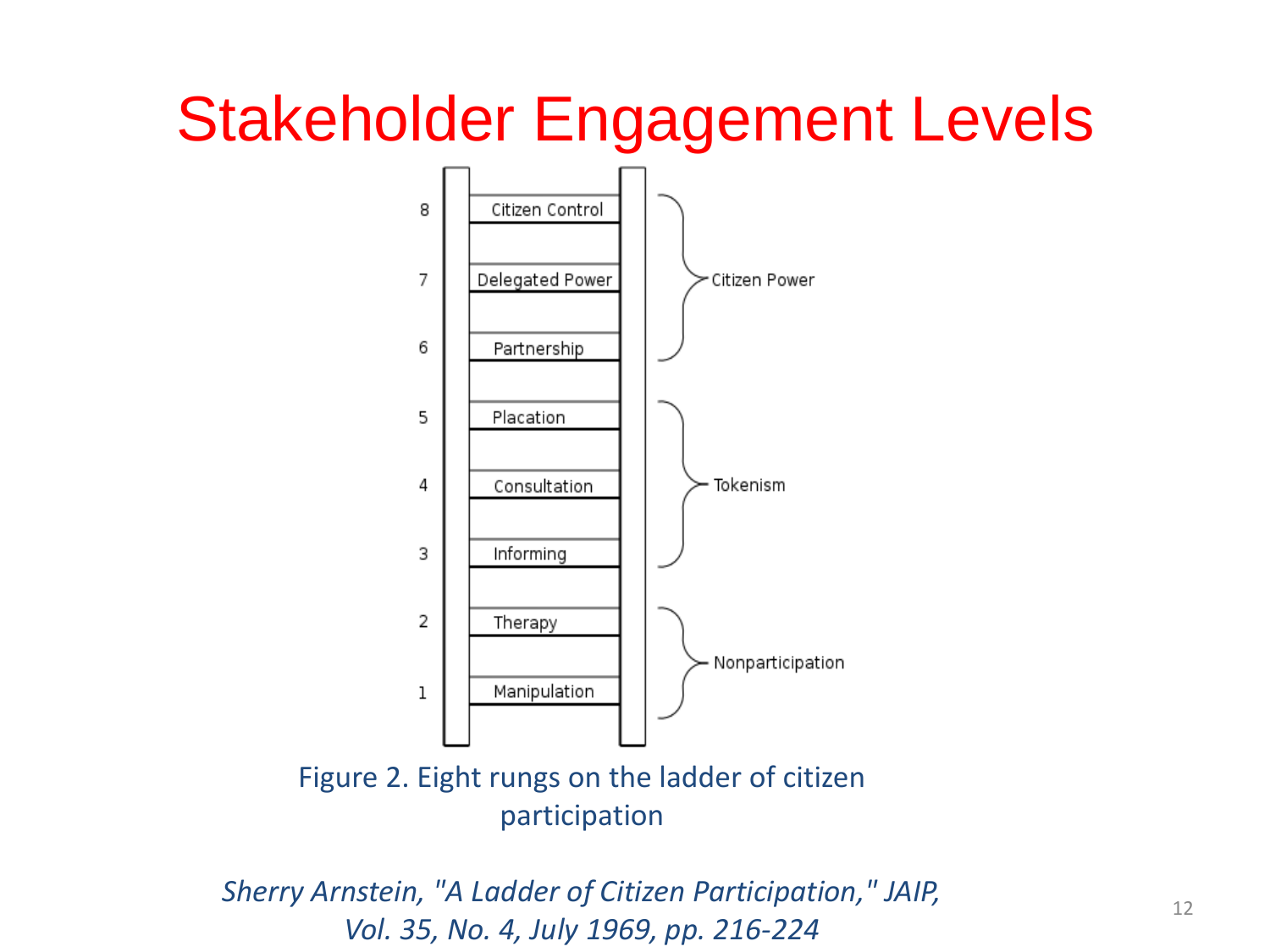# What does genuine Community Engagement look like?

- Gas Co '**co-designs**' project with key stakeholders including pastoralists
- Blank canvas approach: foster a partnership /collegiate approach
- Respect & protect stakeholders intangibles such as:
	- $\triangleright$  shared norms of behaviour & values, social /community cohesion;
	- **sense of place** (ie natural & built landscapes that affect resident's sense of identity & place, & level of satisfaction with their surrounds);
	- $\triangleright$  cultural heritage matters;
	- $\triangleright$  the things that give meaning to life in district.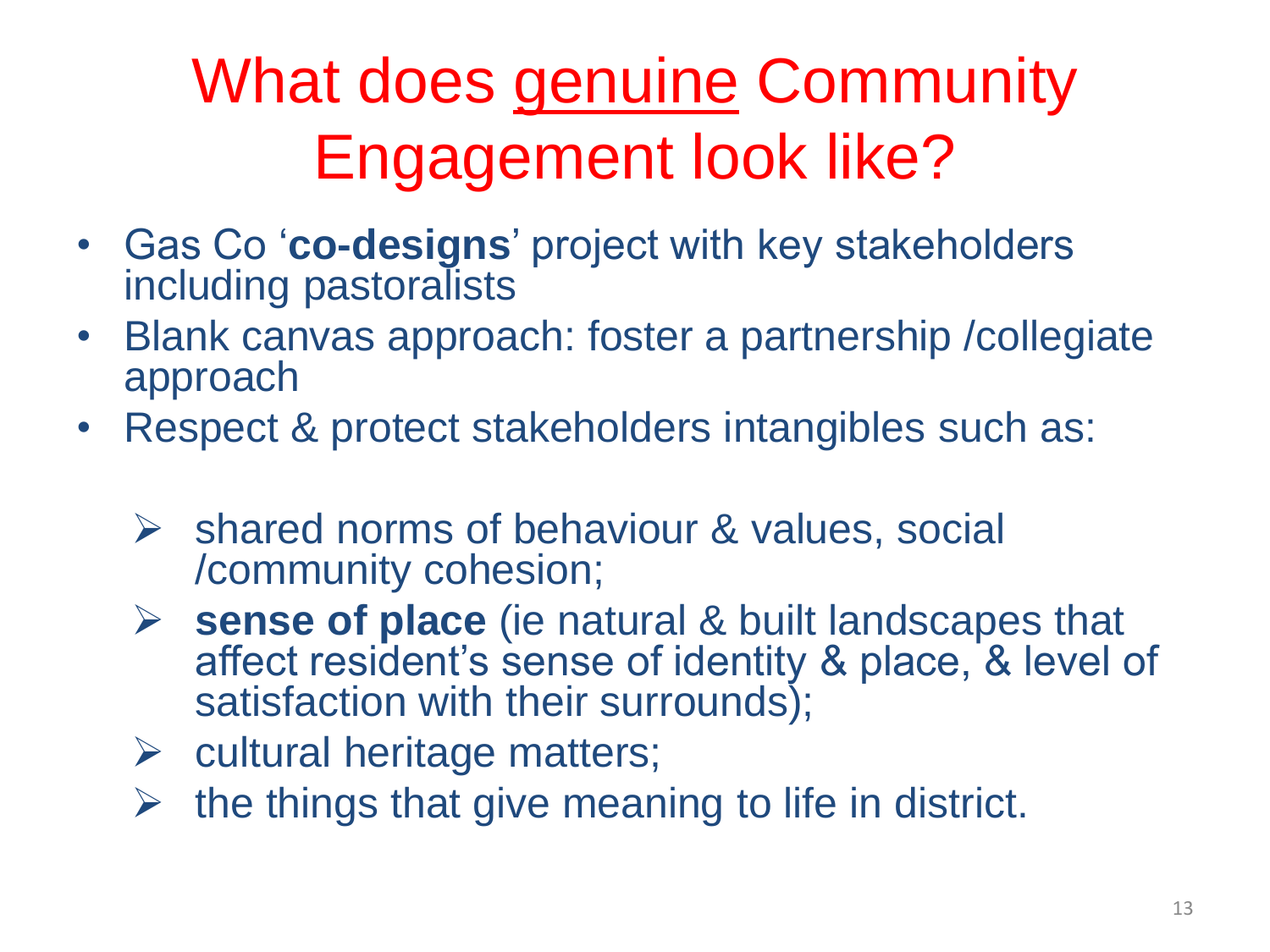## Solutions: Social IA Reform

- **NSW Department of Planning & Environment:**
- *Social impact assessment – Draft guidelines for State significant mining, petroleum production and extractive industry development. December 2016*
- how to better identify, assess & respond to social impacts of major resource projects as part of the overall enviro impact assessment.
- **≻ Reform to drive better social outcomes, give communities a stronger voice, from project design through to post-approval.**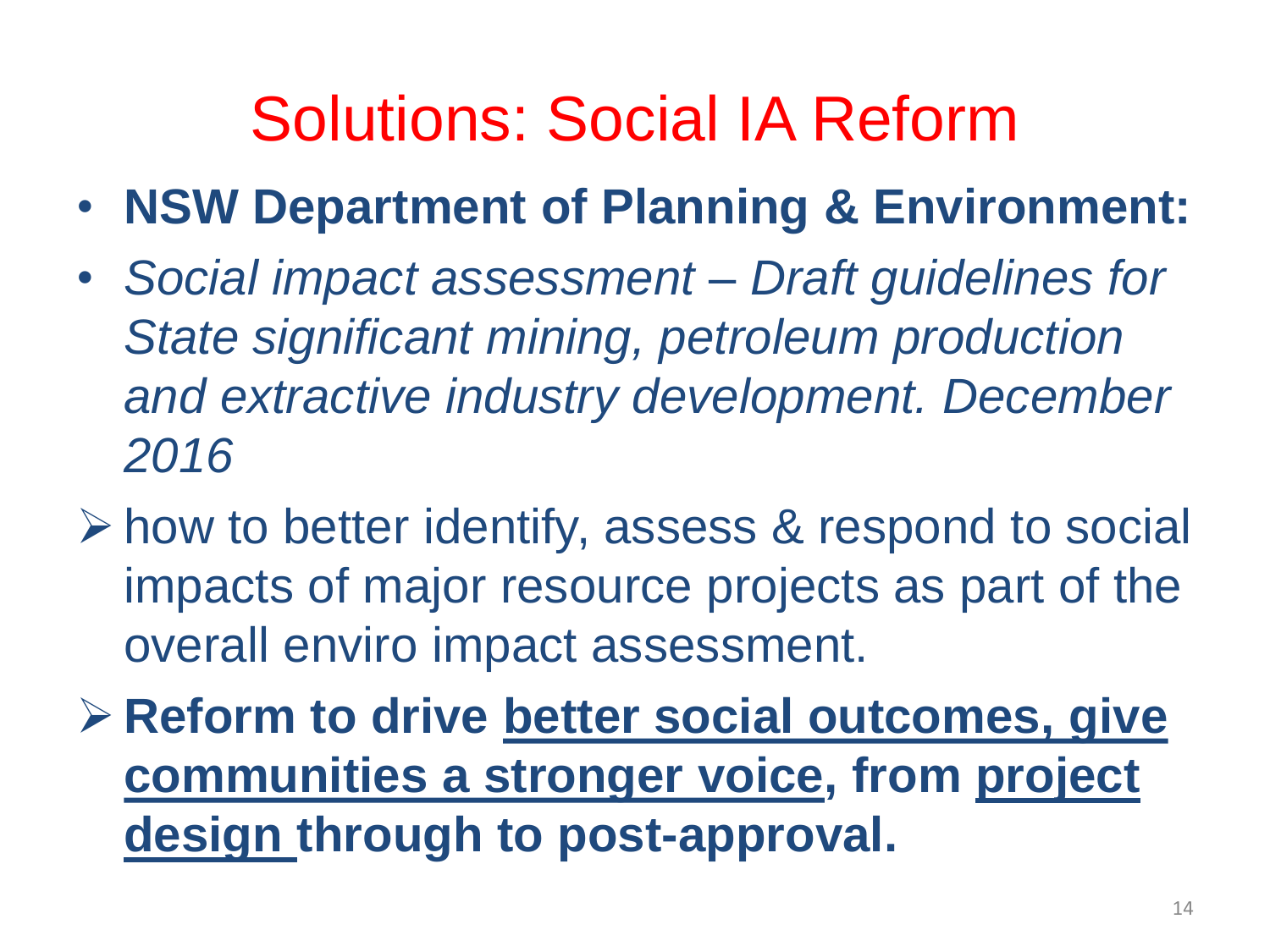## Natural Science Issues

- **Water for fracking**
	- Source surface/ground
	- quantities required
	- impacts on existing uses

#### • **Production water management post fracking**

- treatment

- disposal: aquifer 're-injection' – understanding of hydrogeological ramifications

- beneficial re-use
- **Fugitive methane emissions**  carbon footprint of project (>3.3% leaks makes industry as dirty as coal)
	- wells, pipelines, compressors, pump stations etc
- **Well integrity:** operations, closure, decommissioning
- **Salt management**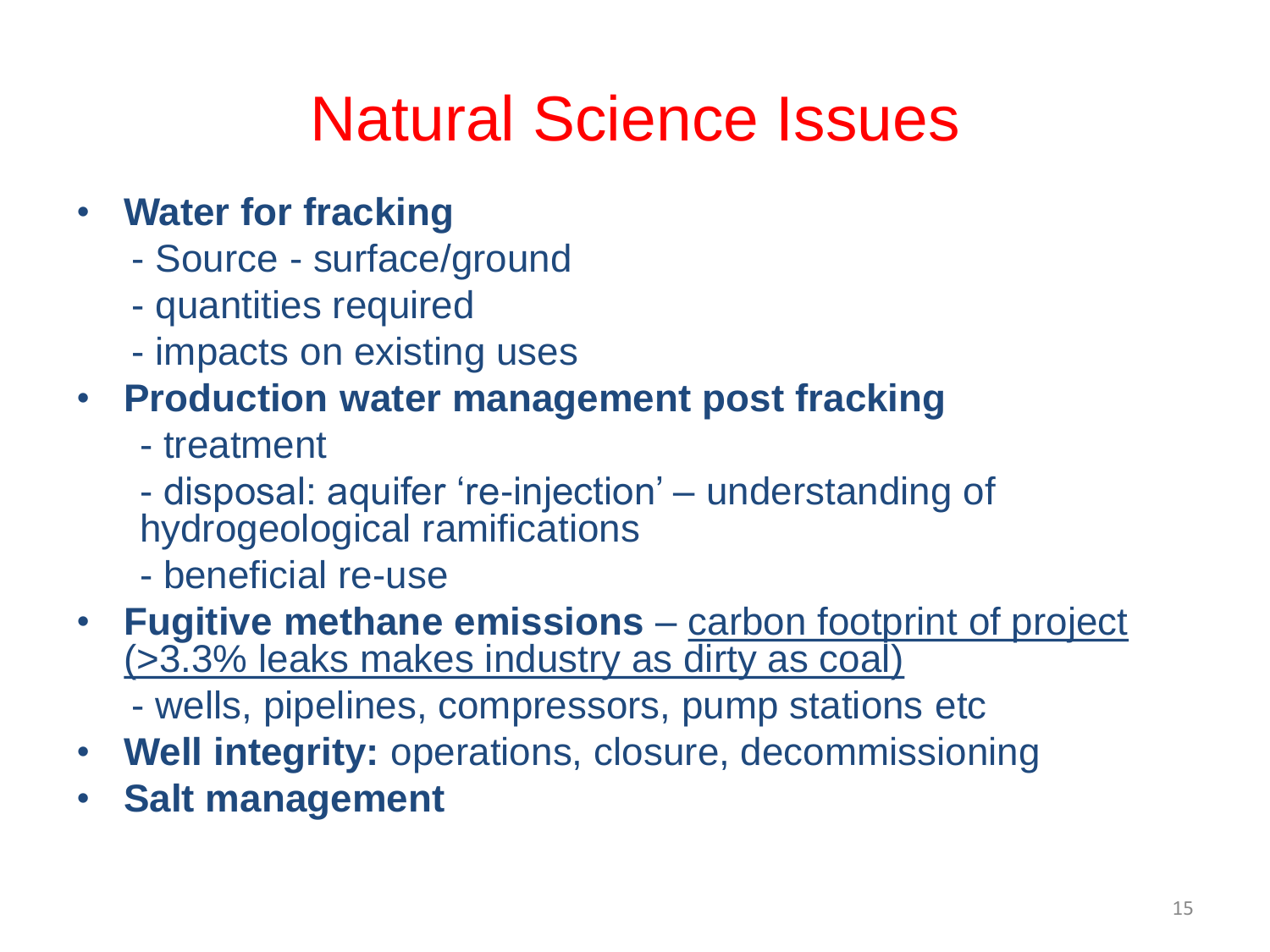# Pastoral Industry & Water

- Sustainable groundwater & surface water supplies vital to sustaining the industry
- Concerns re surface activities on land & risks & liabilities; lack insurance for damages
- **NSP has little confidence gas industry will protect its interests therefore we have no option but to adopt Precautionary Principle & support a ban on unconventional exploration & development, as per Vic Govt decision**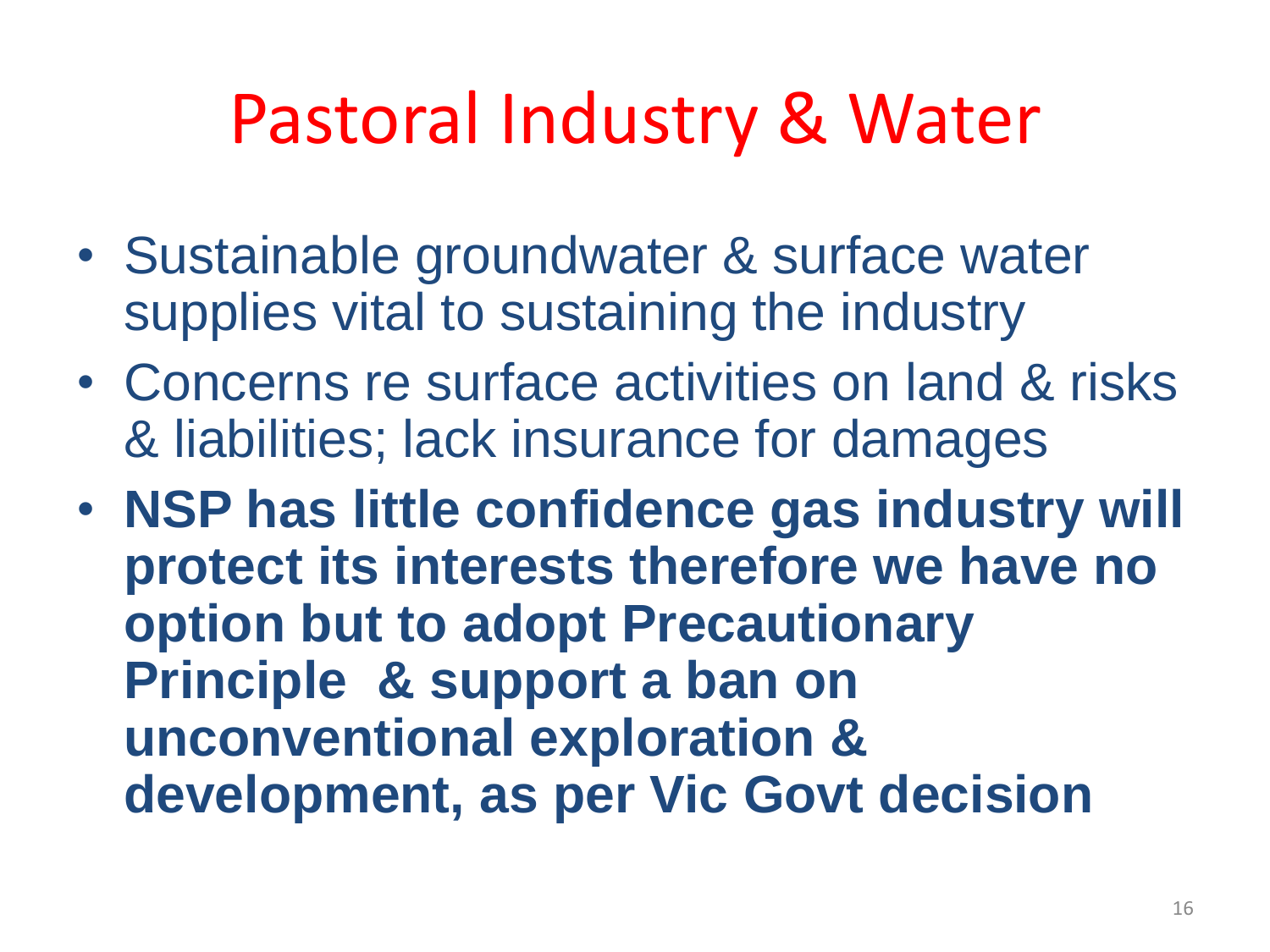## Solutions: EIA Process Reform

- **NSW Department of Planning & Environment: EIA Improvement Project: Discussion Paper October 2016**
- Govt to reform Environmental Impact Assessment process for major projects in response to feedback from stakeholders and the community.
- Improvements aim to **build confidence** in the assessment process. Suggested changes:
	- **Drive earlier & better engagement with affected communities;**
	- Improve the quality & consistency of EIA documents;
	- Develop a standard approach for applying conditions to projects;
	- Strengthen monitoring & reporting on project compliance;
	- Improve accountability of EIA professionals.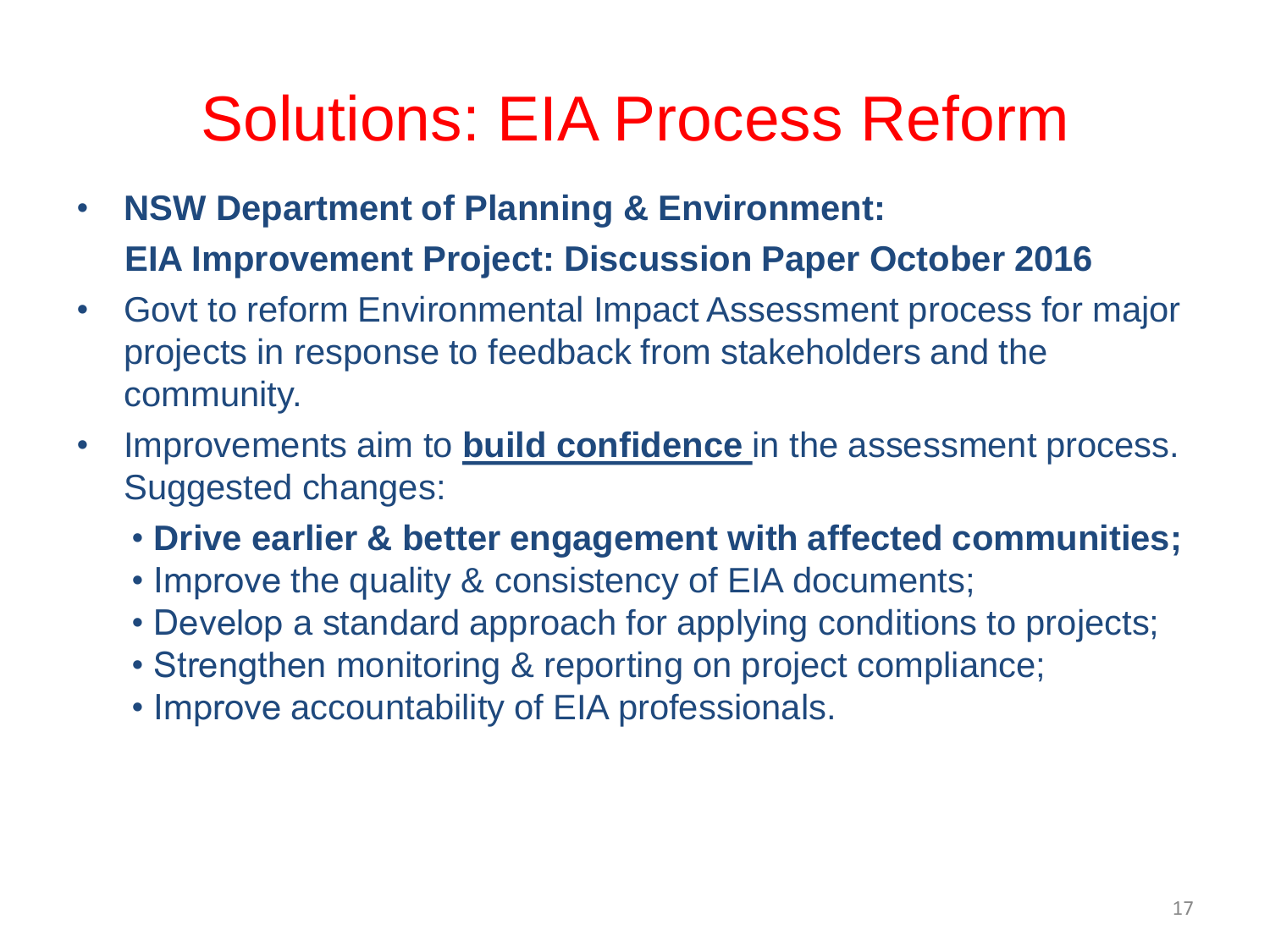# Solutions: EIA Process Reform

- Amend NT assessment law so mandates Ecologically Sustainable Development (ESD) approach
- not allow approvals based on *'in the public interest'.* Simply c*ode* for short term economic development (ie jobs)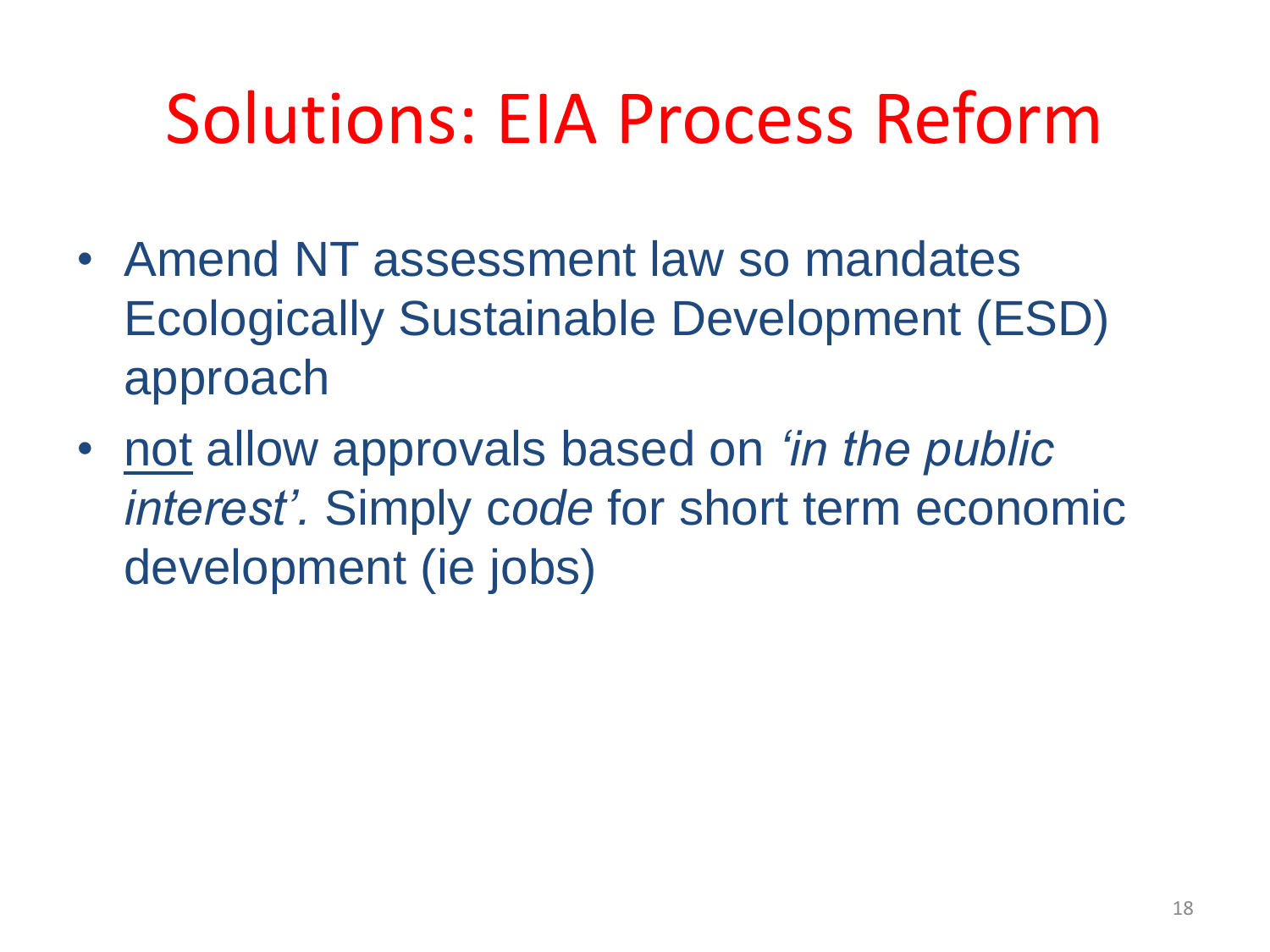## Approvals & Compliance Management

- Explicit & performance based consent conditions. No 'wriggle room'
- Regulators: decent staffing levels so can do job properly
- Heavy penalties for non-compliance
- Performance & rehabilitation bonds closure/post closure management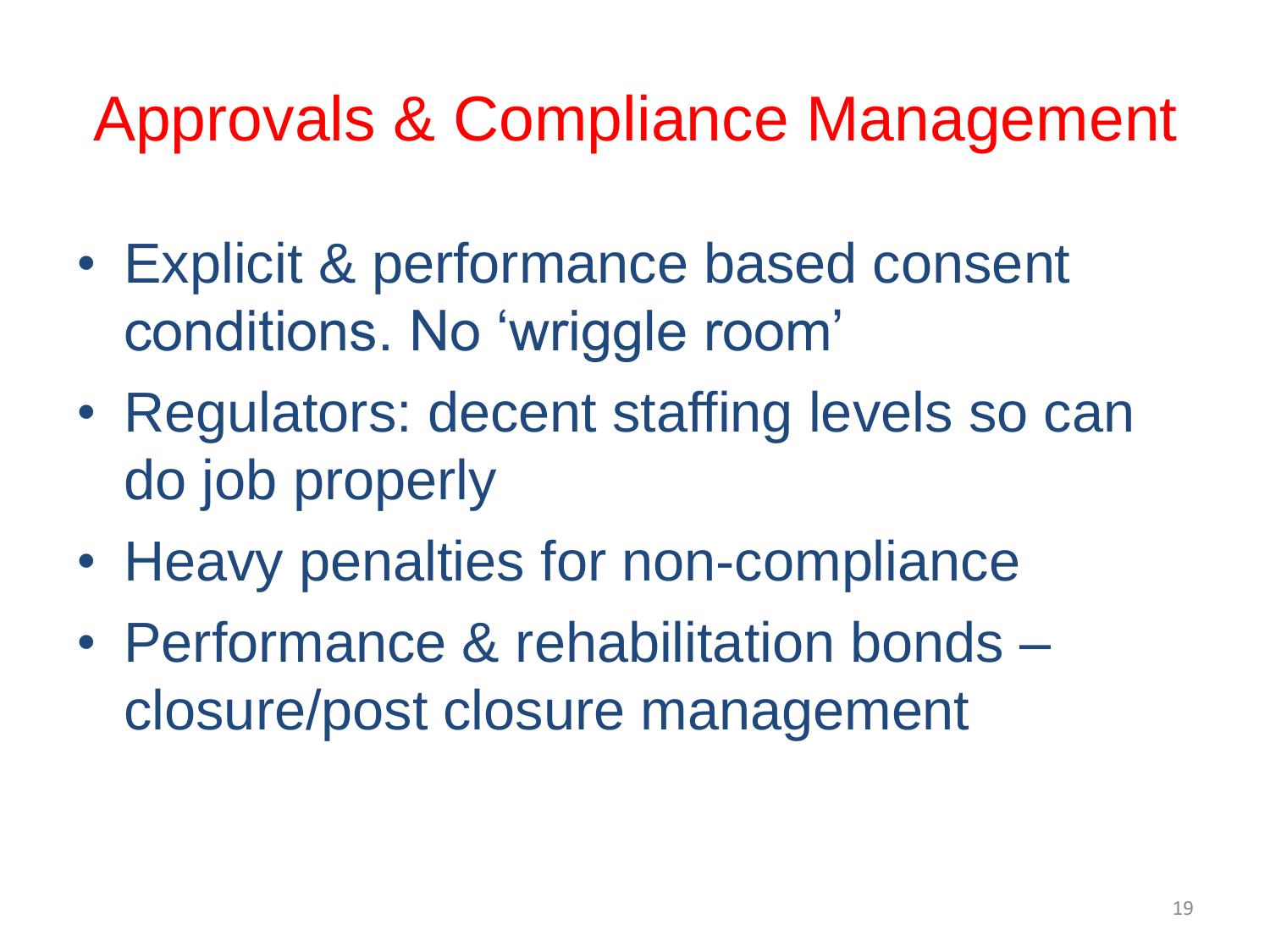#### Conclusion

- Level the playing field: allow all a voice
- Priority to social sciences
- Given little trust, support a ban
- Reform EIA process: little trust in current docs & how determined by Govt
- No gas 'crisis': govts & companies **chose** to send overseas instead of providing the domestic market